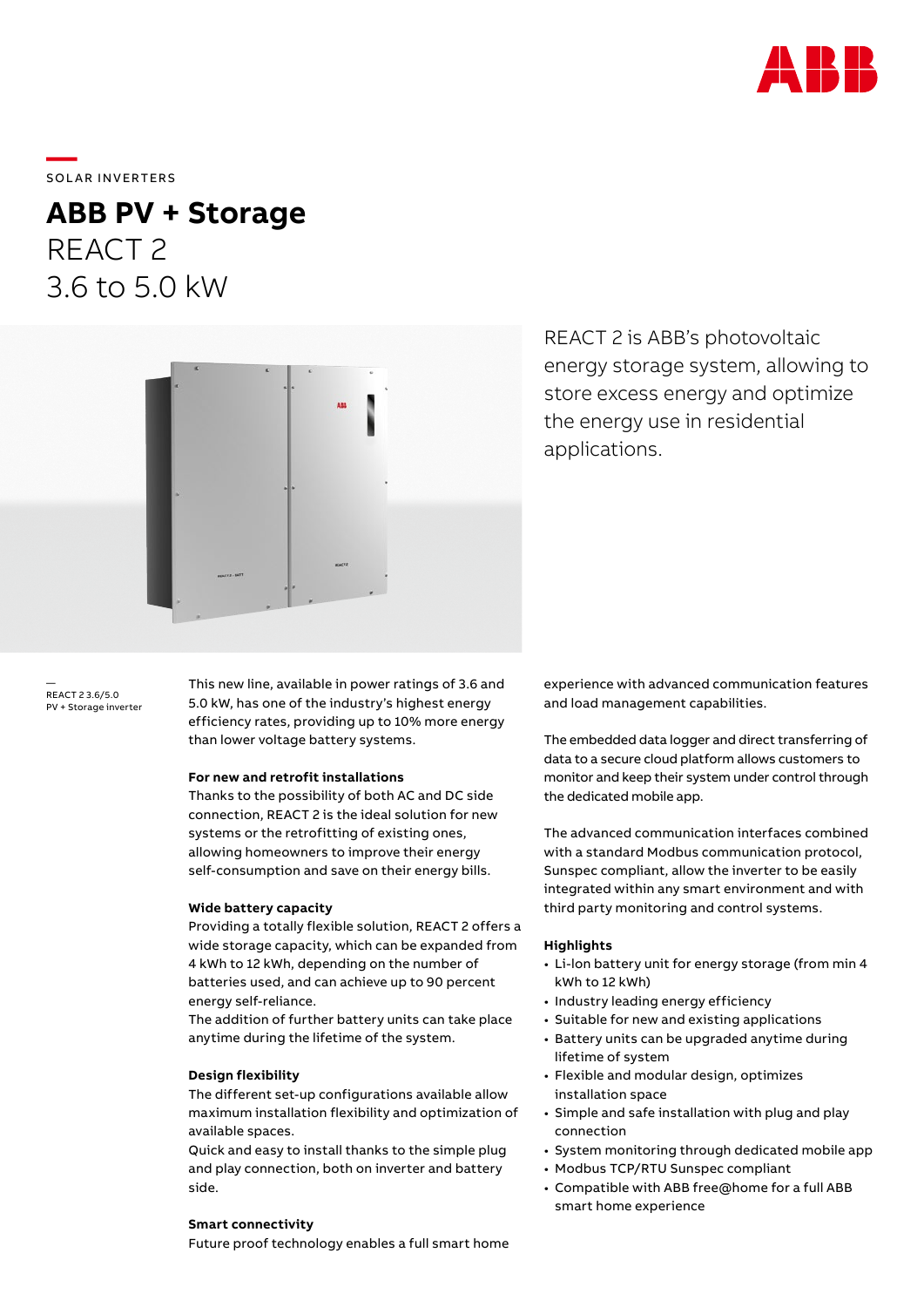## **ABB PV + Storage** REACT 2 3.6 to 5.0 kW









4 kWh kit 12 kWh kit 8 kWh kit 12 kWh kit 12 kWh kit

Hybrid inverter (battery ready)

— Possible configurations

**—**

#### **— Technical data and types**

| Inverter                                                      | REACT2-UNO-3.6-TL                                | REACT2-UNO-5.0-TL                                  |
|---------------------------------------------------------------|--------------------------------------------------|----------------------------------------------------|
| Input side                                                    |                                                  |                                                    |
| Absolute maximum DC input voltage (Vmax,abs)                  | 575V                                             |                                                    |
| Start-up DC input voltage (V <sub>start</sub> )               | 200 V (adj. 120350 V)                            |                                                    |
| Operating DC input voltage range (VdcminVdcmax)               | 0.7 x V <sub>start</sub> 575 V (min 90 V)        |                                                    |
| Rated DC input voltage (Vdcr)                                 | 390V                                             |                                                    |
| Rated DC input power (Pdcr)                                   | 5000W                                            | 6000W                                              |
| Number of independent MPPT                                    | $\overline{c}$                                   |                                                    |
|                                                               | 2500W                                            | 3000W                                              |
| Maximum DC input power for each MPPT (PMPPT max)              | Linear derating [480 V≤V <sub>MPPT</sub> ≤575 V] | Linear derating [480 V≤V <sub>MPPT</sub> ≤575 V]   |
| DC input voltage range with parallel configuration of MPPT at | 160 V480 V                                       | 195 V480 V                                         |
| P <sub>acr</sub> , not operative battery                      |                                                  |                                                    |
| Maximum DC input current (Idcmax) / for each MPPT (IMPPTmax)  | 24 A / 12 A                                      | 27 A / 13,5 A                                      |
| Maximum input short circuit current for each MPPT             | 15.0 A                                           |                                                    |
| Number of DC inputs pairs for each MPPT                       | $\overline{c}$                                   |                                                    |
| DC connection type                                            | PV quick fit connector <sup>(1)</sup>            |                                                    |
| Input protection                                              |                                                  |                                                    |
| Reverse polarity protection                                   | Yes, from limited current source                 |                                                    |
| Input over voltage protection for each MPPT - varistor        | Yes                                              |                                                    |
| Photovoltaic array isolation control                          | According to local standard                      |                                                    |
| DC switch rating for each MPPT                                | 25 A / 575 V                                     |                                                    |
| <b>Battery port</b>                                           |                                                  |                                                    |
| Operating DC voltage range                                    | 170-575V                                         |                                                    |
| N° of battery units                                           | 1, 2, 3                                          | 1, 2, 3                                            |
| Charge power                                                  | 1.6 kW, 3.2 kW, 4.8 KW                           | 1.6 kW, 3.2 kW, 4.8 KW                             |
| Discharge power                                               | 2 kW, 3.6 kW, 3.6 kW                             | 2 kW, 4 kW, 5 kW                                   |
| Grid connected output side                                    |                                                  |                                                    |
| AC Grid connection type                                       | Single-phase                                     |                                                    |
| Rated AC power (Pacr @cos p=1)                                | 3600W                                            | 5000 W (2)                                         |
| Maximum AC output power (Pacmax @cos p=1)                     | 3600W                                            | 5000 W (2)                                         |
| Maximum apparent power (S <sub>max</sub> )                    | 3600 VA                                          | 5000 VA (2)                                        |
| Rated AC grid voltage (Vac,r)                                 | 230 V                                            |                                                    |
| AC voltage range                                              | 180264 V (3)                                     |                                                    |
| Maximum AC output current (lacmax)                            | 16A                                              | 22 A                                               |
| Contributory fault current                                    | 16A                                              | 22 A                                               |
| Rated output frequency (fr)                                   | 50 Hz / 60 Hz                                    |                                                    |
| Output frequency range (fminfmax)                             | 4555 Hz / 5565 Hz (4)                            |                                                    |
| Nominal power factor and adjustable range                     | > 0.995, adj. ± 0.1 - 1 (over/under exited)      | $> 0.995$ , adj. $\pm 0.1 - 1$ (over/under exited) |
| Total current harmonic distortion                             | < 3%                                             |                                                    |
| AC connection type                                            | AC circular connector                            |                                                    |
| Grid connected output protection                              |                                                  |                                                    |
| Anti-islanding protection                                     | According to local standard                      |                                                    |
| Maximum external AC overcurrent protection                    | 20 A                                             | 25 A                                               |
| Output overvoltage protection - varistor                      | $2(L - N / L - PE)$                              |                                                    |
|                                                               |                                                  |                                                    |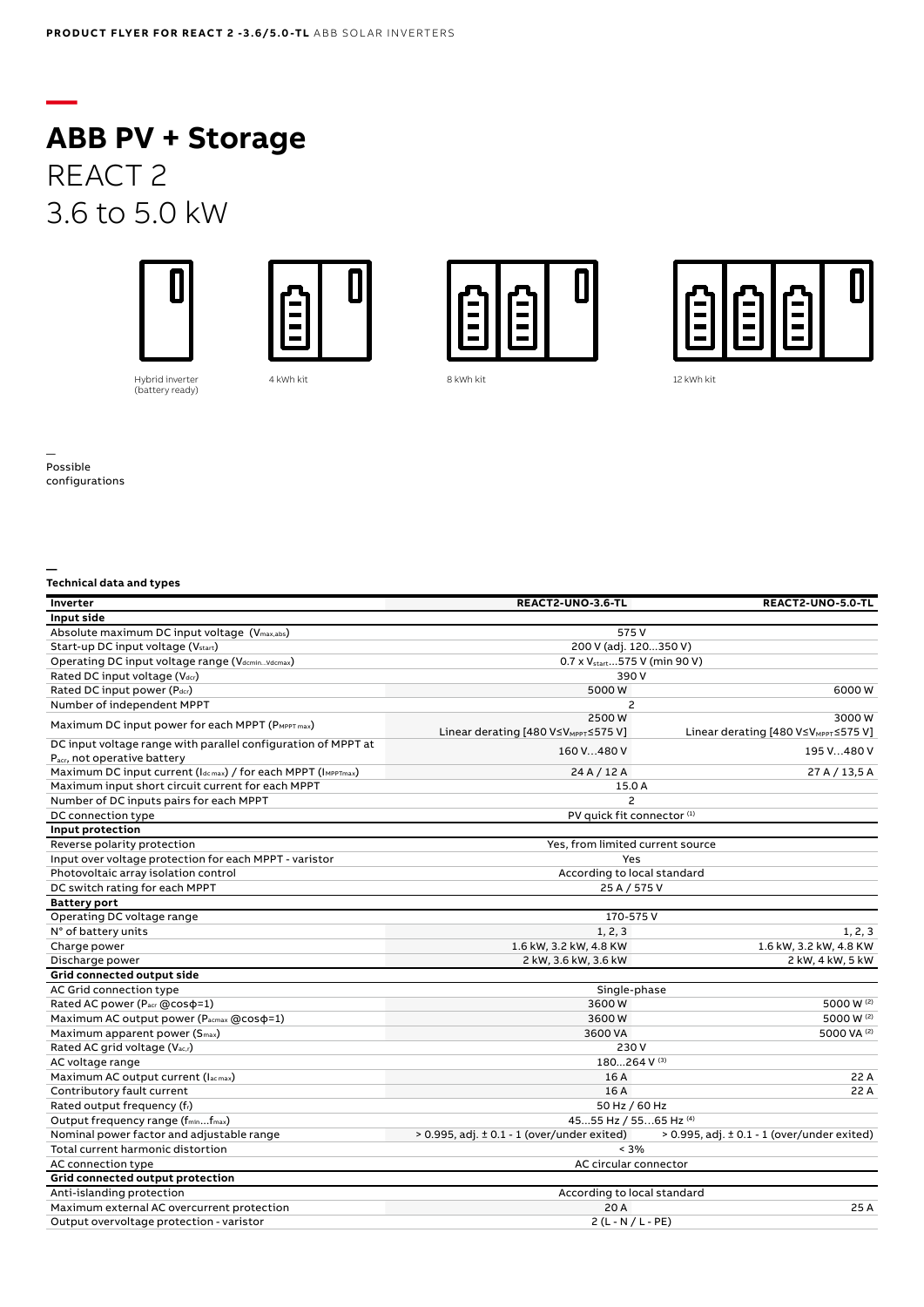#### **— REACT 2 - Installation flexibility**



#### **Technical data and types**

**—**

| Inverter                                                  | REACT2-UNO-3.6-TL                                                                                                                   | REACT2-UNO-5.0-TL                 |
|-----------------------------------------------------------|-------------------------------------------------------------------------------------------------------------------------------------|-----------------------------------|
| Backup output side                                        |                                                                                                                                     |                                   |
| AC grid connection type                                   | Single-phase                                                                                                                        |                                   |
| Maximum apparent power (Smax)                             | 3000 VA                                                                                                                             |                                   |
| Rated AC grid Voltage (Vacr)                              | 230 V                                                                                                                               |                                   |
| AC Voltage range                                          | 180264 V (3)                                                                                                                        |                                   |
| Maximum AC output current (lacmax)                        | 13 A                                                                                                                                |                                   |
| Rated output frequency (fr)                               | 50 Hz / 60 Hz                                                                                                                       |                                   |
| Output frequency range (fminfmax)                         | 4555 Hz / 5565 Hz(4)                                                                                                                |                                   |
| AC connection type                                        | <b>Screw terminal block</b>                                                                                                         |                                   |
| <b>Backup output protection</b>                           |                                                                                                                                     |                                   |
| Maximum external AC overcurrent protection                | 16 A                                                                                                                                |                                   |
| Output overvoltage protection - varistor                  | 2 (L-N/L-PE)                                                                                                                        |                                   |
| <b>Embedded communication</b>                             |                                                                                                                                     |                                   |
| Embedded physical interface                               | Wireless <sup>(5)</sup> , 2 x Ethernet, RS485                                                                                       |                                   |
| Embedded communication protocols                          | Modbus TCP (SunSpec), Modbus RTU (Sunspec), ABB-free@home®                                                                          |                                   |
| Datalogger data retention                                 | 30 days                                                                                                                             |                                   |
| Remote monitoring                                         | Mobile app                                                                                                                          |                                   |
| Local monitoring                                          | Web server user interface                                                                                                           |                                   |
| Environmental                                             |                                                                                                                                     |                                   |
| Ambient temperature range                                 | -20+55°C with derating above 50°C                                                                                                   | -20+55°C with derating above 45°C |
| Relative humidity                                         | 4100 % condensing                                                                                                                   |                                   |
| Acoustic noise emission level                             | < 50 dB (A) @ 1 m                                                                                                                   |                                   |
| Maximum operating altitude without derating               | 2000 m                                                                                                                              |                                   |
| Physical                                                  |                                                                                                                                     |                                   |
| Environmental protection rating                           | <b>IP65</b>                                                                                                                         |                                   |
| Cooling                                                   | Natural                                                                                                                             |                                   |
| Dimension (H x W x D)                                     | 740 mm x 490 mm x 229 mm                                                                                                            |                                   |
| Weight                                                    | < 22 kg                                                                                                                             |                                   |
| Mounting system                                           | Wall bracket                                                                                                                        |                                   |
| Safety                                                    |                                                                                                                                     |                                   |
| <b>Isolation level</b>                                    | Transformerless                                                                                                                     |                                   |
| Marking                                                   | CE (50 Hz only)                                                                                                                     |                                   |
| Safety and EMC standard                                   | IEC/EN 62109-1, IEC/EN 62109-2, IEC 62477-1, EN 61000-6-2, EN 61000-6-3, EN 61000-3-<br>2, EN 61000-3-3, EN61000-3-11, EN61000-3-12 |                                   |
| Grid standard (check your sales channel for availability) | CEI 0-21, DIN V VDE V 0126-1-1, VDE-AR-N 4105, G83/2, G59/3, RD 413, AS/NZS 4777.2,<br>C10/11, IEC 61727, IEC 62116                 |                                   |
| <b>Other features</b>                                     |                                                                                                                                     |                                   |
| Load manager                                              | Yes, with two integrated relays                                                                                                     |                                   |
| AC backup output, off grid                                | Yes                                                                                                                                 |                                   |
| Battery charge from AC                                    | Yes, it can be enabled                                                                                                              |                                   |
| <b>AC-coupled feature</b>                                 | Yes, settable during commissioning                                                                                                  |                                   |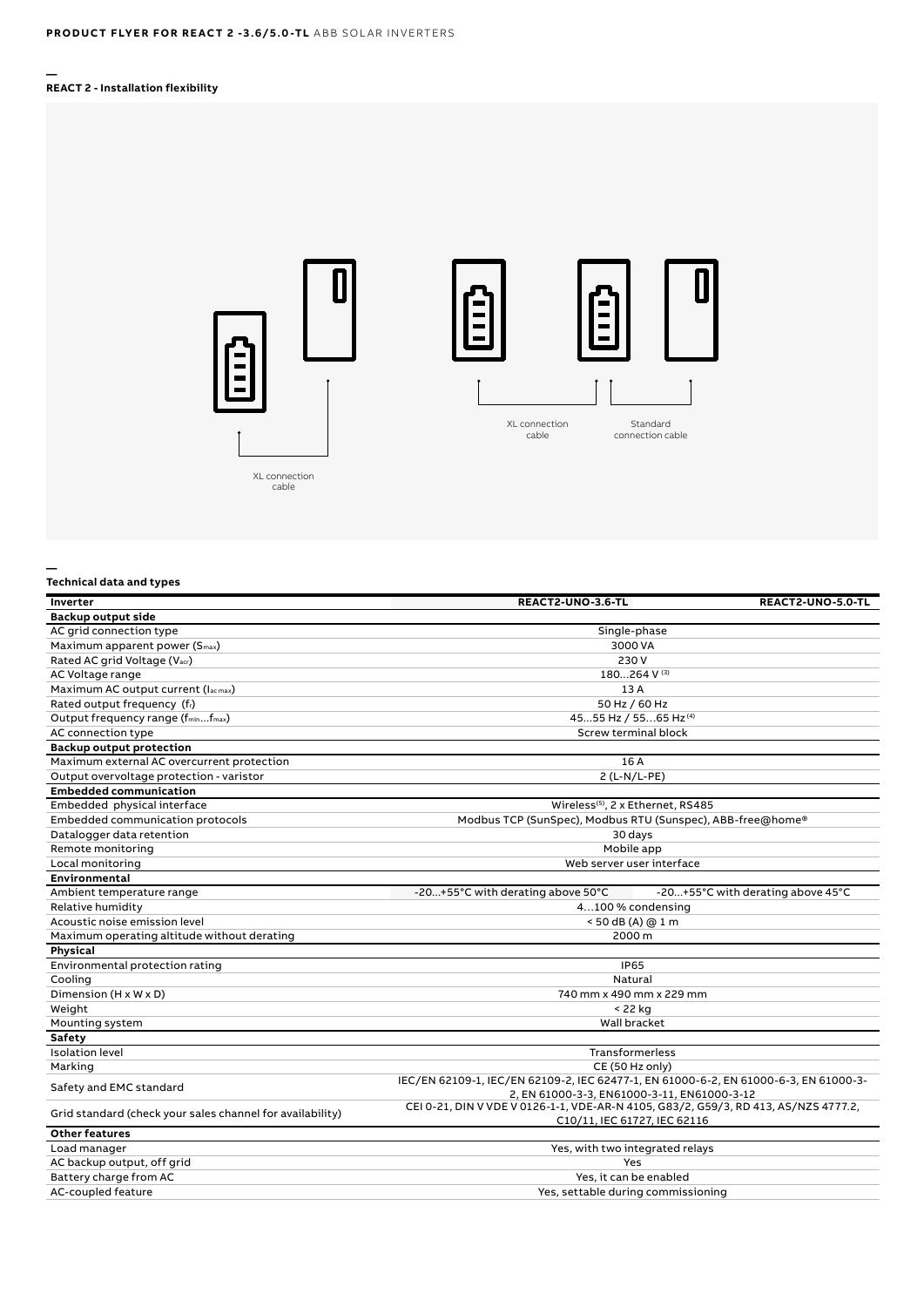#### **— REACT 2 - Communication diagram**



## **Technical data and types**

**—**

| <b>Battery unit</b>            | <b>REACT2-BATT</b>                                                          |  |
|--------------------------------|-----------------------------------------------------------------------------|--|
| Modules manufacturer           | Samsung                                                                     |  |
| Battery type                   | Li-Ion                                                                      |  |
| Total energy                   | 4 kWh                                                                       |  |
| Operating DC voltage range     | 170-575V                                                                    |  |
| Absolute maximum DC voltage    | 575 V                                                                       |  |
| Module voltage                 | 200 V                                                                       |  |
| Deep of discharge (DoD)        | 95%                                                                         |  |
| Charge power                   | 1.6 kW                                                                      |  |
| Discharge power                | 2 kW                                                                        |  |
| Environmental                  |                                                                             |  |
| Enviromental protection rating | IP 54 (suggested indoor installation for preserving battery life time)      |  |
| Ambient temperature range      | -20+55°C (power derating occurs out of suggested ambient temperature range) |  |
| Suggested ambient temperature  | +0 to +40 $^{\circ}$ C                                                      |  |
| Relative humidity              | 4100 % condensing                                                           |  |
| Physical                       |                                                                             |  |
| Cooling                        | Natural                                                                     |  |
| Dimension (H x W x D)          | 740 mm x 490 mm x 229 mm                                                    |  |
| Weight                         | < 50 kg                                                                     |  |
| Mounting system                | Wall bracket                                                                |  |
| Safety                         |                                                                             |  |
| Marking                        | <b>CE</b>                                                                   |  |
| Safety                         | IEC 62619, UN38.3, UN3480                                                   |  |

| <b>Compatible ABB meters</b> |                                     |  |
|------------------------------|-------------------------------------|--|
| REACT-MTR-1PH                | Single-phase, 20 A                  |  |
| B21-212                      | Single-phase, 65 A                  |  |
| B23-212                      | Three-phase, 65 A                   |  |
| B24-212                      | Three-phase with external CT (opt.) |  |

<sup>1)</sup> Refer to the document "String inverter – Product Manual appendix" available at www. abb.com/solarinverters to know the brand and the model of the quick fit connector" 2) For VDE-AR-N 4105 setting, maximum active power of 4600 W and maximum apparent power of 4600 VA<br><sup>3)</sup> The AC voltage range may vary depending on specific country grid standard

5) As per IEEE 802.11 b/g/n standard

Remark. Features not specifically listed in the present data sheet are not included in the product

<sup>4)</sup> The Frequency range may vary depending on specific country grid standard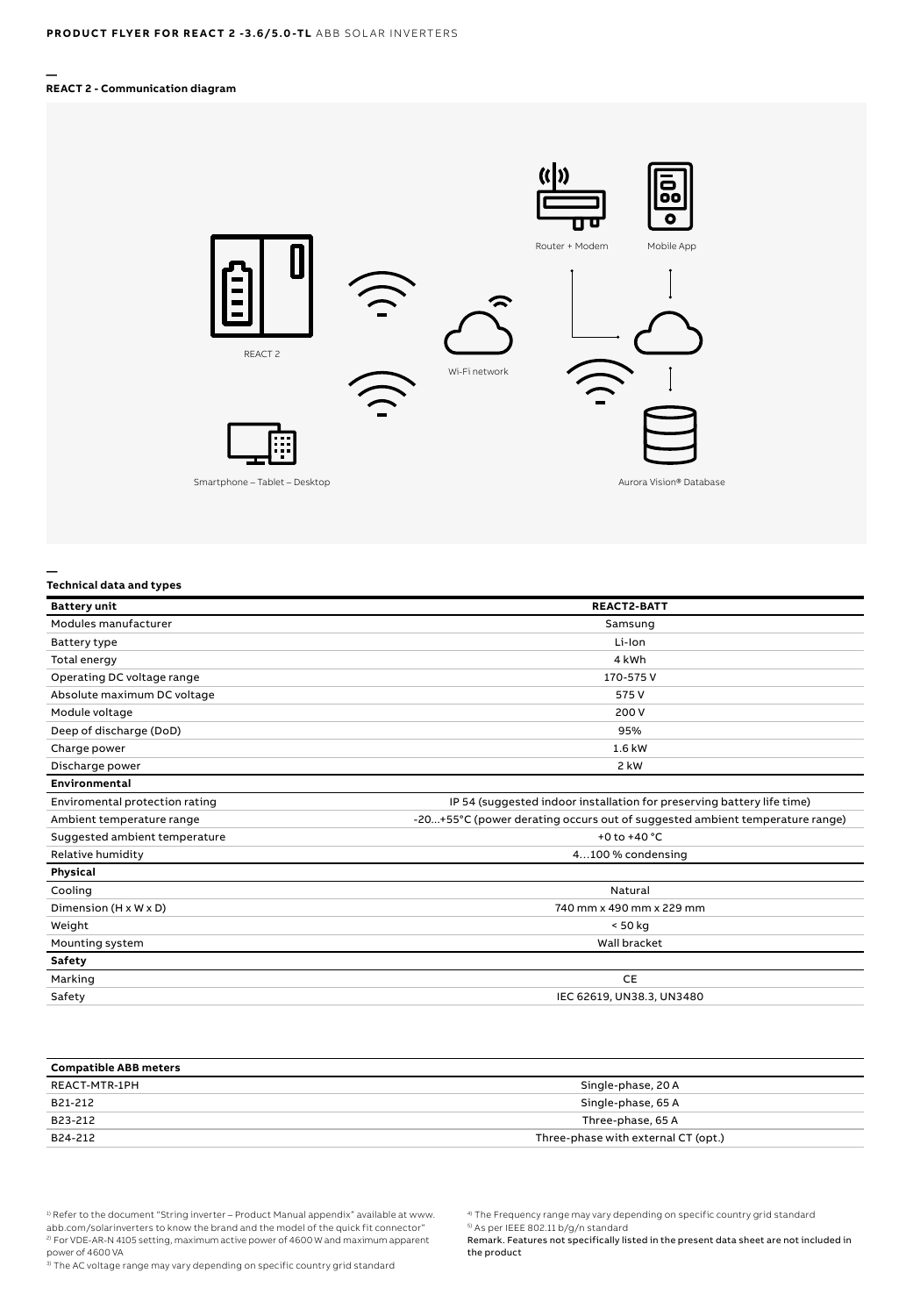## **— ABB PV + Storage** REACT 2

#### **— REACT 2 - DC and AC coupled connection**

— New installation



— Retrofit